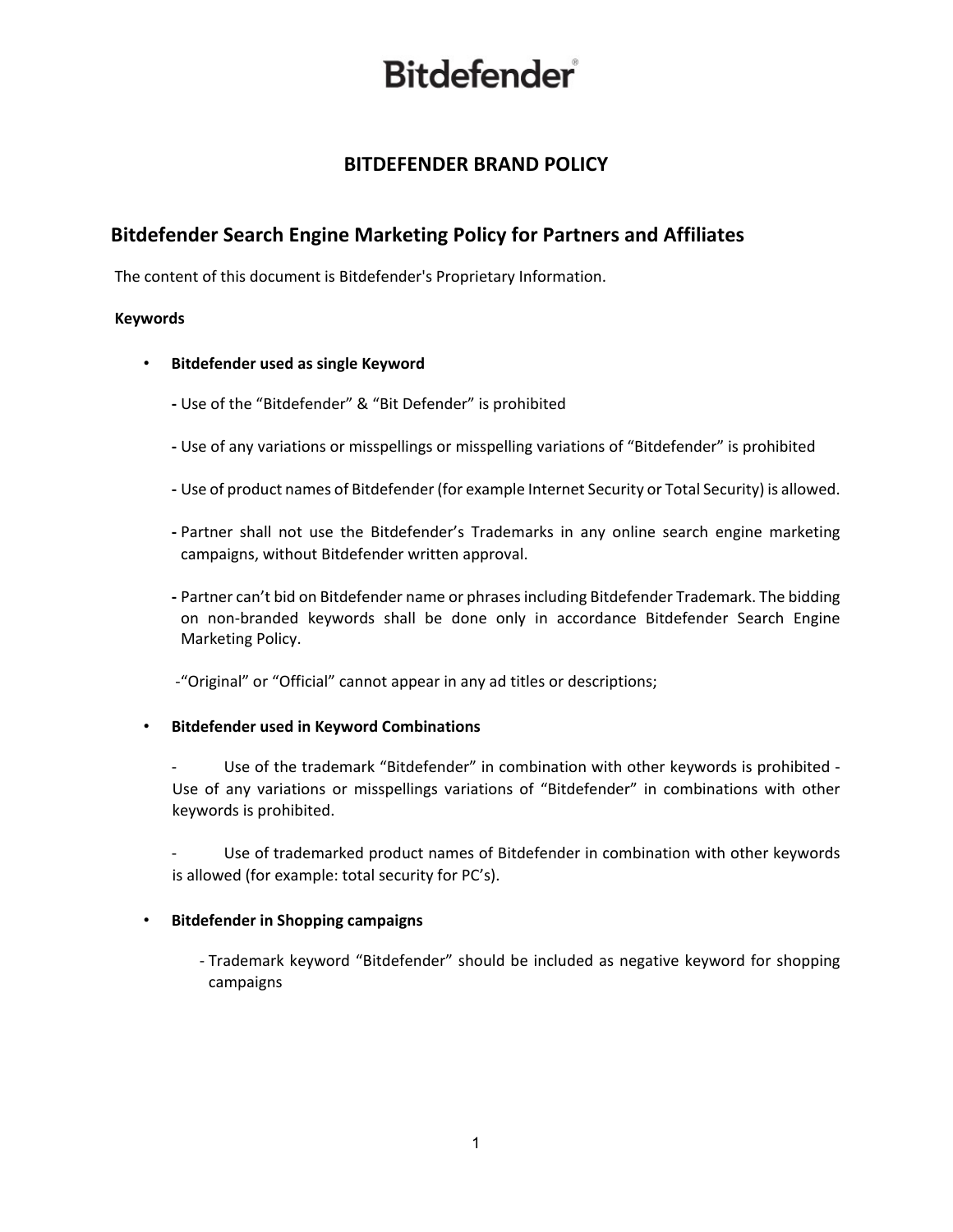#### **Adtext**

- "Original" or "Official" cannot appear in any ad titles or descriptions;
- Trademark "Bitdefender" or a trademarked product name can appear in ad text, including headlines;
- Any variations or misspellings or misspelling variations of "Bitdefender" or trademarked product names of Bitdefender in the ad text are not allowed;
- Using the registered symbol (R), (TM) or (C) symbol is prohibited;
- Direct Linking to Bitdefender's Website is not allowed;
- The display of prices, coupons and rebates is prohibited. Shopping campaigns and regular campaigns with discount, not bigger than our official calendar discounts.

### **Landing Pages**

- Bitdefender website cannot be framed by a partner or affiliate landing page using iframes or any other kind of similar technique;
- Partners and affiliates need to make sure, that the look & feel differ from the actual website of Bitdefender;
- Partners and affiliates need to display their own logo and contact information.

#### **Reporting Access**

- Reporting access to campaign platforms to be granted to Bitdefender

#### **Fraud Management**

- Disregarding this Policy will be documented by the Online-Marketing Team of Bitdefender
- Violation of this rules result finally in Cancelation of all relevant transactions and termination of partnership with Bitdefender.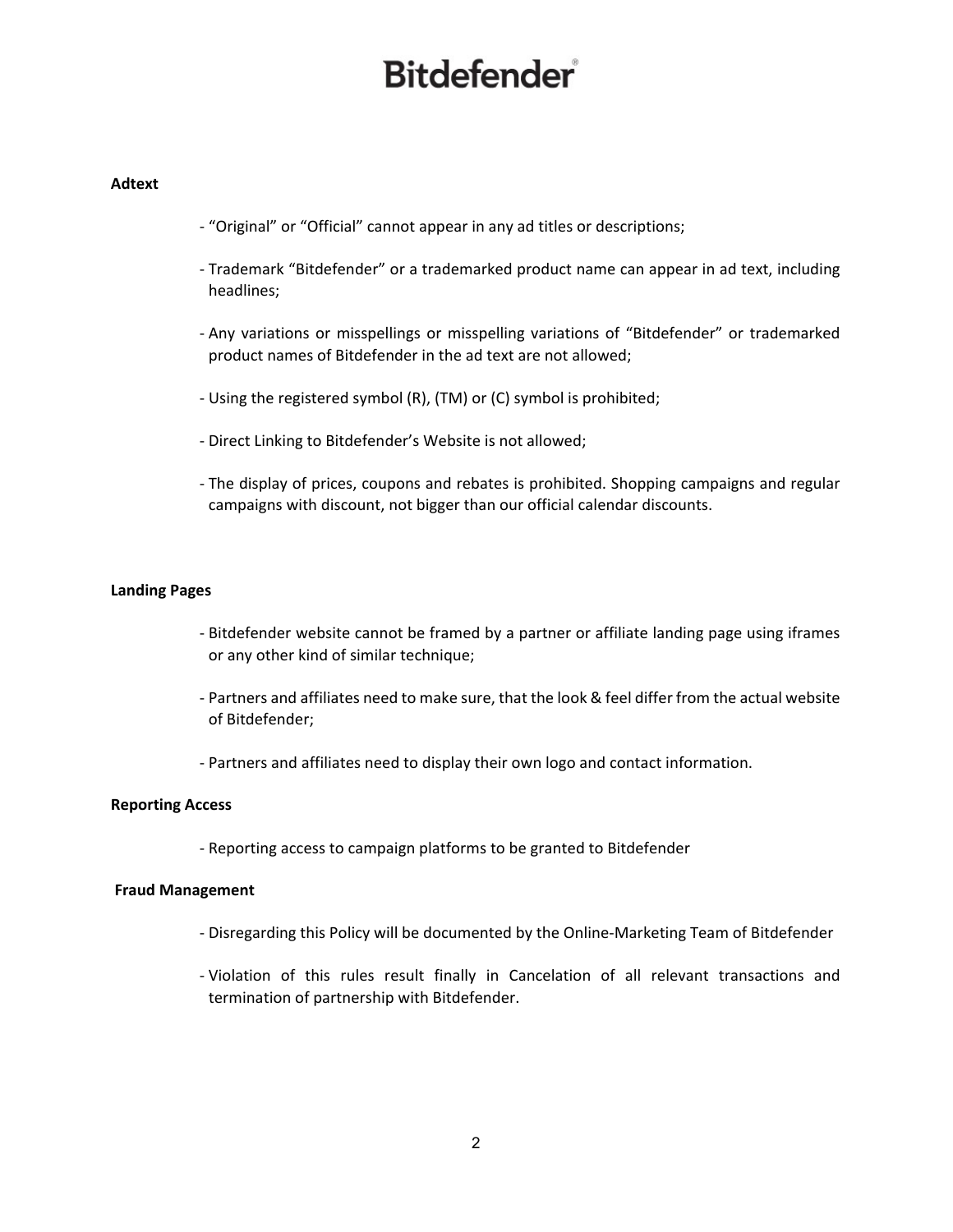## **Social Media Policy for Partners (non-exclusive partners and resellers)**

• Non-exclusive partners and resellers **are not allowed to create new Social Media Channels related to the Bitdefender brand** (using Bitdefender name, logo, brand avatar and other related assets) and they are encouraged to redirect their clients via the official Social Media Channels of Bitdefender

[\(https://www.facebook.com/bitdefender;](https://www.facebook.com/bitdefender) [https://twitter.com/Bitdefender;](https://twitter.com/Bitdefender) [https://www.linkedin.c](https://www.linkedin.com/company/6825)  [om/company/6825;](https://www.linkedin.com/company/6825) [https://www.youtube.com/channel/UCCuVBVczq1ShkwL-BXRU6UA\).](https://www.youtube.com/channel/UCCuVBVczq1ShkwL-BXRU6UA)

• If they already have Social Media accounts (active or inactive) they will be notified to close them. If they will not answer when contacted via email by the Bitdefender Field and Channel Marketing Representative or cannot be reached, the Bitdefender Global Social Media Manager is entitled to take any action necessary in order to close those accounts.

## **Exception to be made:**

• In regions where we do not have a Country partner, but instead one important Reseller/Authorized distributor -> if the Reseller/Authorized distributor has a strong presence on Social Media (dedicated channels with Bitdefender in the naming, periodically updated channels with relevant and qualitative content, a considerable community in terms of numbers and engagement, replying in a timely, correct and appropriate manner to the questions asked by these community, question regarding Bitdefender products but not only), we can consider it an exception and allow this Reseller/Authorized distributor to keep these Social Media channels.

• The exception is applied only if the responsible managing the Social Media channels (using Bitdefender in their naming ) from the Reseller/Authorized distributor will continue to periodically update these channels with relevant and qualitative content, keep a growing community trend in terms of numbers and engagement and rely in a timely, correct and appropriate manner to the questions asked by these community. The rest of the terms applicable to the Country Partners will remain valid and will be recognized by the above-mentioned Reseller/Authorized distributor.

## **Social Media Policy for Bitdefender Country Partners**

## **Social Media (SM) CHANNELS MANAGEMENT**

• The Country Partner has the **right to create and manage independent** 

**Social Media Channels related to Bitdefender brand,** as long as the Country Partner has the exclusivity partnership rights.

• The Country Partner has **the responsibility to grant access to all the Social Media channels** new created or already existing and related to the Bitdefender brand. The access will be granted directly to the Bitdefender Field and Channel Marketing Representative – if the passwords for the Social Media channels are changed or the access is in anyway obstructed due to technical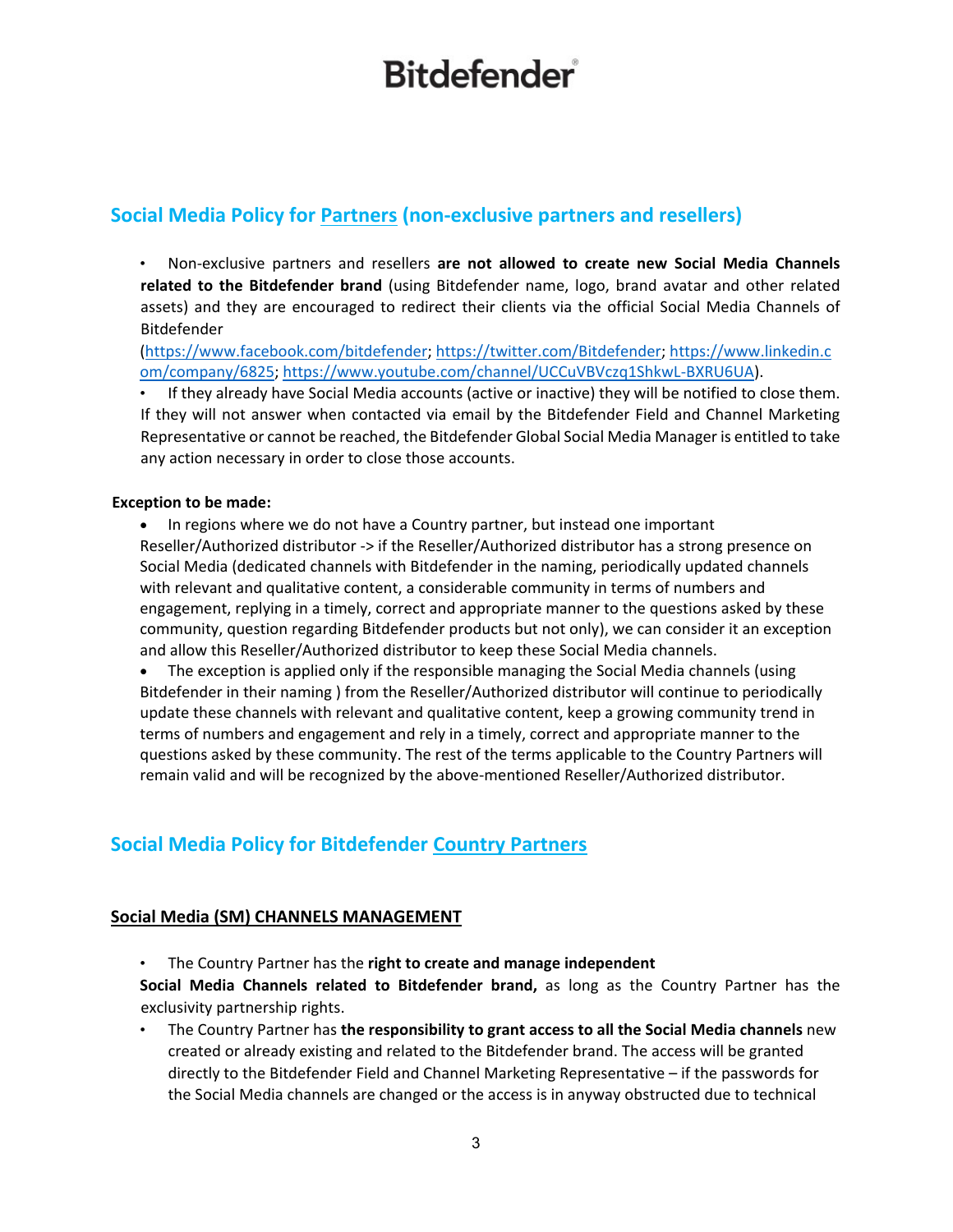reasons, the Bitdefender Field and Channel Marketing Representative should be announced as soon as possible. The Bitdefender Field and Channel Marketing Representative will not make any changes on the Partners' Social Media channels, without prior information of the Partner, except for the serious breaches of the Brand Policy when the changes can be made to stop any other damages to Bitdefender without prior modification.

• **When the exclusivity contract expires, the Partner from that specific region is obliged to hand over the accounts** and all their passwords for the new Partner of that specific region to take over and continue the communication on the same Social Media Channels.

## **CONTENT CREATION FOR SM**

• The Country Partner can be granted **access to the social media materials used on the main communication campaigns developed for the Bitdefender Social Media Channels**. These materials can be provided by your Bitdefender Field and Channel Marketing Representative Partner's. The Partner:

- $\circ$  Cannot modify the materials in such a manner that they will not be compliant with the Brand Guidelines;
- $\circ$  Cannot remove or alter any copyright or other proprietary notices contained in the materials;
- o Can translate the materials in other language.

• The Country Partner has **the responsibility to generate new content for the ongoing communication** on these Social Media channels, besides the above mentioned materials. The Partner:

- $\circ$  Is solely responsible for the form, content, and accuracy of any material published on the Social Media Channels related to the Bitdefender;
- $\circ$  Has to make sure that the content created is compliant with the Brand Guidelines;  $\circ$ Steers away from content that contains defamatory claims about any direct or indirect competitor of Bitdefender.  $\circ$  Grants Bitdefender a royalty-free, perpetual, irrevocable, non-exclusive license under the intellectual property rights to use, reproduce, modify, adapt, translate, publish, display, and redistribute the content generated (in whole or in part) worldwide, and to incorporate that content in other works in any form, media, or technology now known or later developed, for the full term of any rights that may exist in such content. Bitdefender is not obligated to exercise the rights the Partner grants above.

### **COMMUNITY MANAGEMENT ON SM**

- The Country Partner has **the responsibility to answer in the adequate manner and time to the comments** published on the Social Media channels they manage.
- Certain Social Media Channels/ company blogs enable users to submit content or other information that will be made available to other users of the Bitdefender social media channels/ company blogs. The Partner: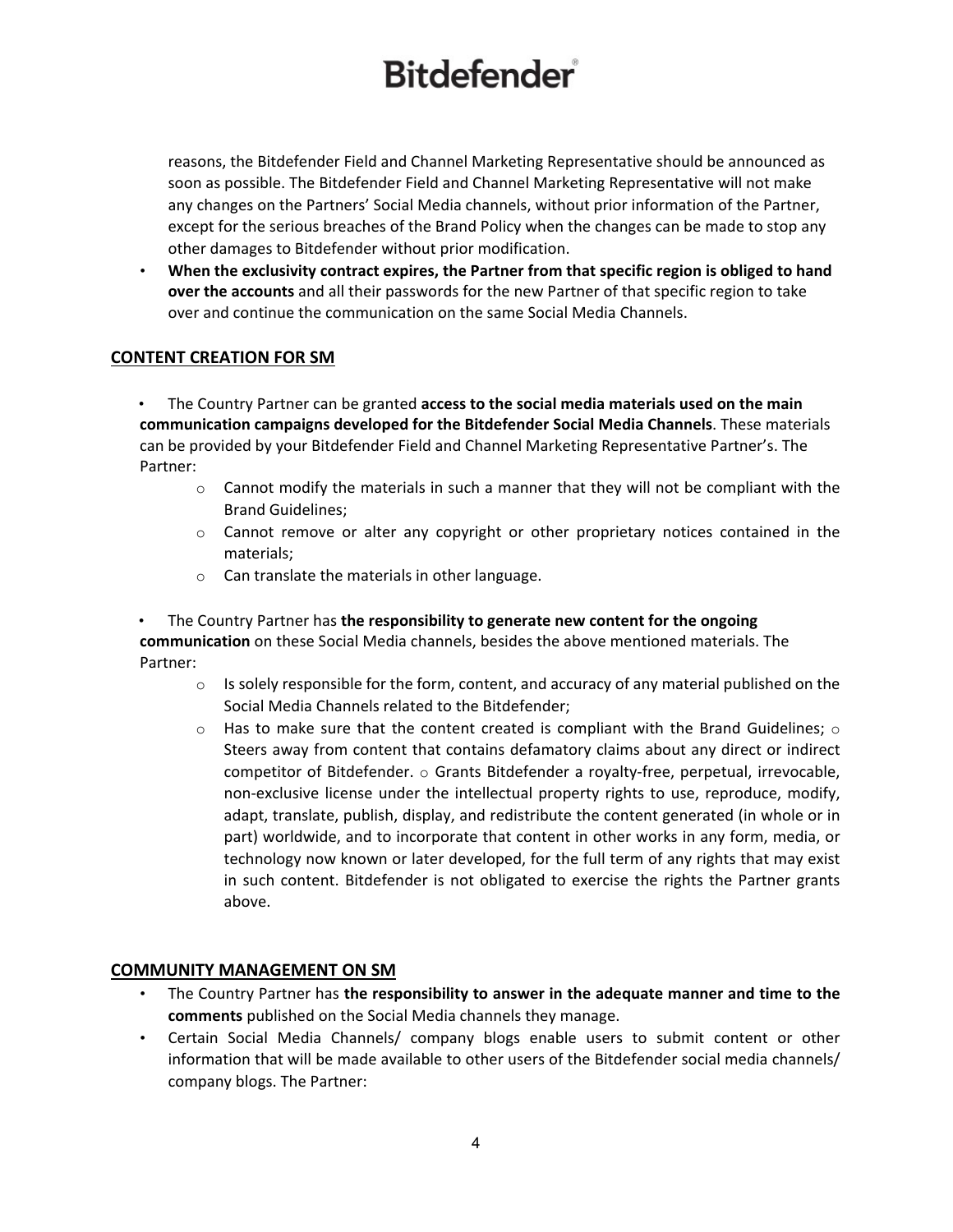- o Is NOT responsible for the content of user submissions,
- $\circ$  But has the obligation to remove any user-submitted content that violates the Bitdefender Brand Guidelines.

### **Dos and don'ts when replying on Social Media**

### **Style and tone of voice**

- Respond to users' queries as quickly as possible. Not answering in a timely manner can strengthen the voice of unsatisfied users.
- For technical and commercial topics we advise you to double check the answer with your Bitdefender Field and Channel Marketing Representative (that will confirm your response with our Support, PM and/or PR teams).
- Act as a team, not as an individual (Use "We" instead of "I")
- Personalize your reply; your responses to comments should never be copy and paste. Once people start noticing that comments receive the same message in reply, it will only make you seem insincere and inauthentic. As with any message you post publicly to your audience, you need to highlight that you care. If you communicate to your customers in the exact same way every single time, you will tarnish your brand identity.
- Your replies on the Social Media channels must not encourage hateful speech, bigotry, discrimination of any kind (based on race, ethnicity, sexual orientation, religion, physical appearance and others).
- Offer few to none details about our back office work, instead make sure the customer knows he will be assisted right away.

### **Managing negative comments**

- If the user is very angry/upset, avoid redirecting away to other channels/ teams. If possible, solve the issue right away. If not possible to solve the issue right away, encourage the user to transition the conversation to a more private place, like in the direct messages of the social network the negative comment came from.
- In the case of negative comments related to our brand, company or products, we recommend you to respect other users' point of view and to be polite. Defending our brand, company or products in an aggressive manner is not the recommended approach.
- Responding to negative messages as soon as possible shows that you care about what the users have to say. By addressing their concerns directly, you have the opportunity to change their mind about the topic they are complaining about.
- In an issue or crisis situation (major technical issues that are commented also on Social Media channels) get in contact with your Bitdefender Field and Channel Marketing Representative. He/she will advise you on how to handle the situation, how to build the reply in order to create a unified voice on all channels and to contain the crisis.